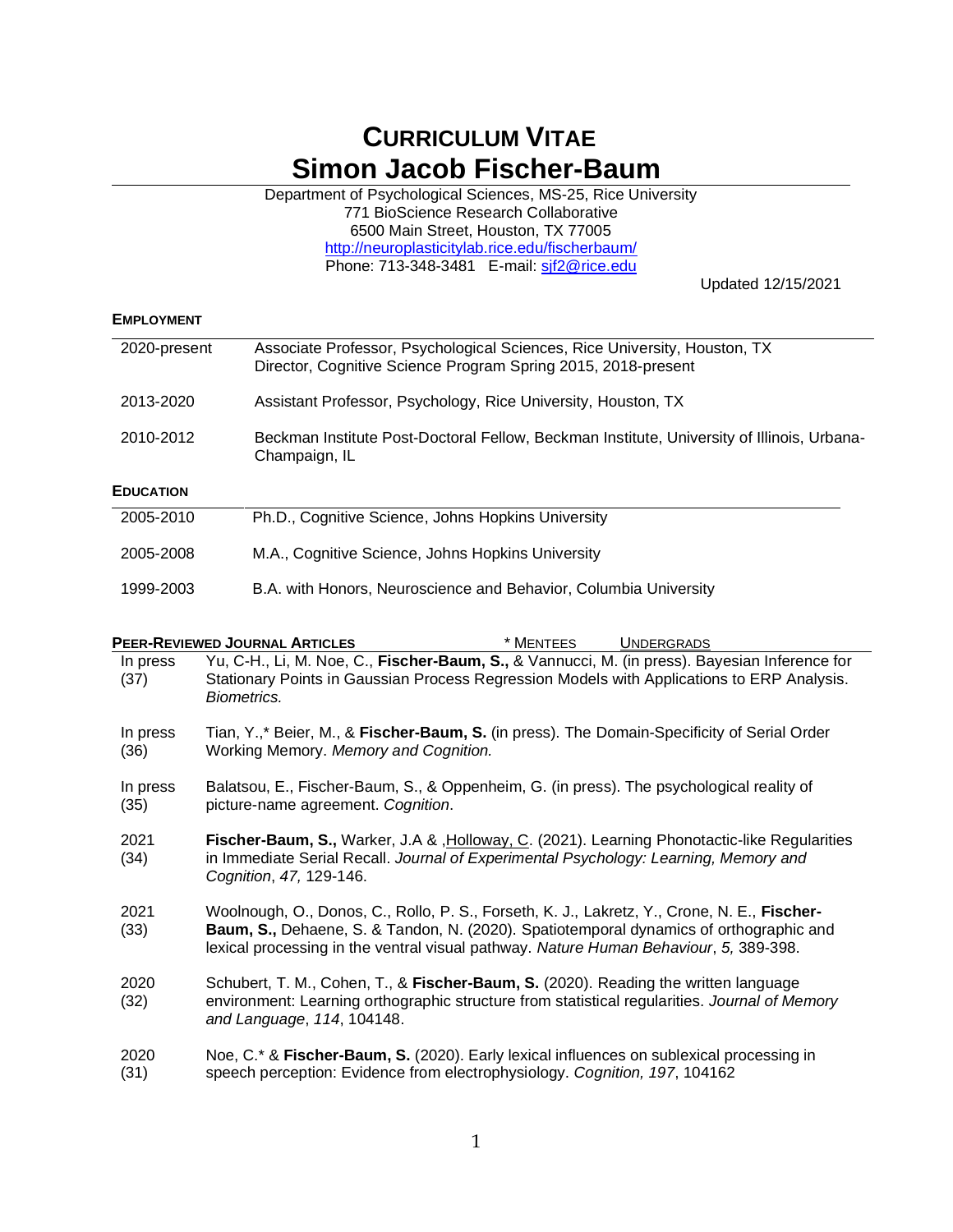| 2019<br>(30) | Zhai, M.*. & Fischer-Baum, S. (2019). Exploring the effect of knowledge of writing on reading<br>Chinese characters in skilled readers Journal of Experimental Psychology: Learning, Memory<br>and Cognition, 45, 724-731.                                        |  |  |  |
|--------------|-------------------------------------------------------------------------------------------------------------------------------------------------------------------------------------------------------------------------------------------------------------------|--|--|--|
| 2018         | Fischer-Baum, S., Dial, H & Mis, R.* (2018). Word deafness with preserved number word                                                                                                                                                                             |  |  |  |
| (29)         | perception. Cognitive Neuropsychology, 35, 415-429.                                                                                                                                                                                                               |  |  |  |
| 2018         | Miozzo, M., Shuster, V. & Fischer-Baum, S. (2018). How modality-specific is morphology?                                                                                                                                                                           |  |  |  |
| (28)         | Cognitive Neuropsychology, 35, 371-384.                                                                                                                                                                                                                           |  |  |  |
| 2018<br>(27) | Fischer-Baum, S., Kook, J.H, Lee, Y., Ramos-Nuñez, A.*, Vannucci, M. (2018). Sight or<br>sound? Individual differences in the neural and cognitive mechanisms of single word reading.<br>Frontiers in Human Neuroscience, 12, 271.                                |  |  |  |
| 2017         | Fischer-Baum, S. & Campana, G.E.* (2017). Neuroplasticity and the logic of Cognitive                                                                                                                                                                              |  |  |  |
| (26)         | Neuropsychology. Cognitive Neuropsychology, 34, 403-411.                                                                                                                                                                                                          |  |  |  |
| 2017         | Medina, O.J. & Fischer-Baum, S. (2017). Single-case cognitive neuropsychology in the age of                                                                                                                                                                       |  |  |  |
| (25)         | big data. Cognitive Neuropsychology, 34, 440-448.                                                                                                                                                                                                                 |  |  |  |
| 2017<br>(24) | Ramos-Nuñez, A.*, Fischer-Baum, S., Martin, R., Yue, Q., Ye, F & Deem, M. (2017). Static<br>and dynamic measures of human brain connectivity predict complementary aspects of human<br>cognitive performance. Frontiers in Human Neuroscience, 11.                |  |  |  |
| 2017<br>(23) | Yue, Q., Martin, R., Fischer-Baum, S., Ramos-Nuñez, A.*, Ye, F & Deem, M. (2017). Brain<br>modularity mediates the relation of cognitive performance to task complexity. Journal of<br>Cognitive Neuroscience, 29, 1532-1546.                                     |  |  |  |
| 2017         | Fischer-Baum, S. (2017). The independence of letter identity and letter doubling in reading.                                                                                                                                                                      |  |  |  |
| (22)         | Psychonomic Bulletin & Review, 24, 873-878.                                                                                                                                                                                                                       |  |  |  |
| 2017         | Fischer-Baum, S., Bruggemann, D., Gallego, I.F., Li, D.S.P.* & Tamez, E.R. (2017). Decoding                                                                                                                                                                       |  |  |  |
| (21)         | levels of representation in reading: A representational similarity approach. Cortex, 18, 88-102.                                                                                                                                                                  |  |  |  |
| 2017<br>(20) | Fischer-Baum, S., Jang, A., & Kajander, D.*. (2017). Functional neuroplasticity of reading<br>recovery following chronic stroke: A representational similarity approach. Neural Plasticity, vol.<br>2017, Article ID 2761913, 16 pages. doi:10.1155/2017/2761913. |  |  |  |
| 2016<br>(19) | Fischer-Baum, S., Miozzo, M., Laiacona, M. & Capitani, E. (2016). Perseveration during verbal<br>fluency in traumatic brain injury reflects impairments in working memory. Neuropsychology, 30,<br>791-799.                                                       |  |  |  |
| 2016         | Miozzo, M., Petrova, A., Fischer-Baum, S. & Peressotti, F. (2016). Serial position encoding of                                                                                                                                                                    |  |  |  |
| (18)         | signs. Cognition, 154, 69-80.                                                                                                                                                                                                                                     |  |  |  |
| 2016         | Fischer-Baum, S. & Englebretson, R. (2016). Orthographic units in the absence of visual                                                                                                                                                                           |  |  |  |
| (17)         | processing: Evidence from sublexical structure in braille. Cognition, 153, 161-174.                                                                                                                                                                               |  |  |  |
| 2015         | Rapp, B., Fischer-Baum, S. & Miozzo, M. (2015). Modality and morphology: What we write                                                                                                                                                                            |  |  |  |
| (16)         | may not be what we say. Psychological Science, 26, 892-902.                                                                                                                                                                                                       |  |  |  |
| 2015<br>(15) | Fischer-Baum, S. & McCloskey, M. (2015). Representation of item position in verbal short-<br>term memory: Evidence from intrusion errors. Journal of Experimental Psychology: Learning,<br>Memory and Cognition, 41, 1426-1446.                                   |  |  |  |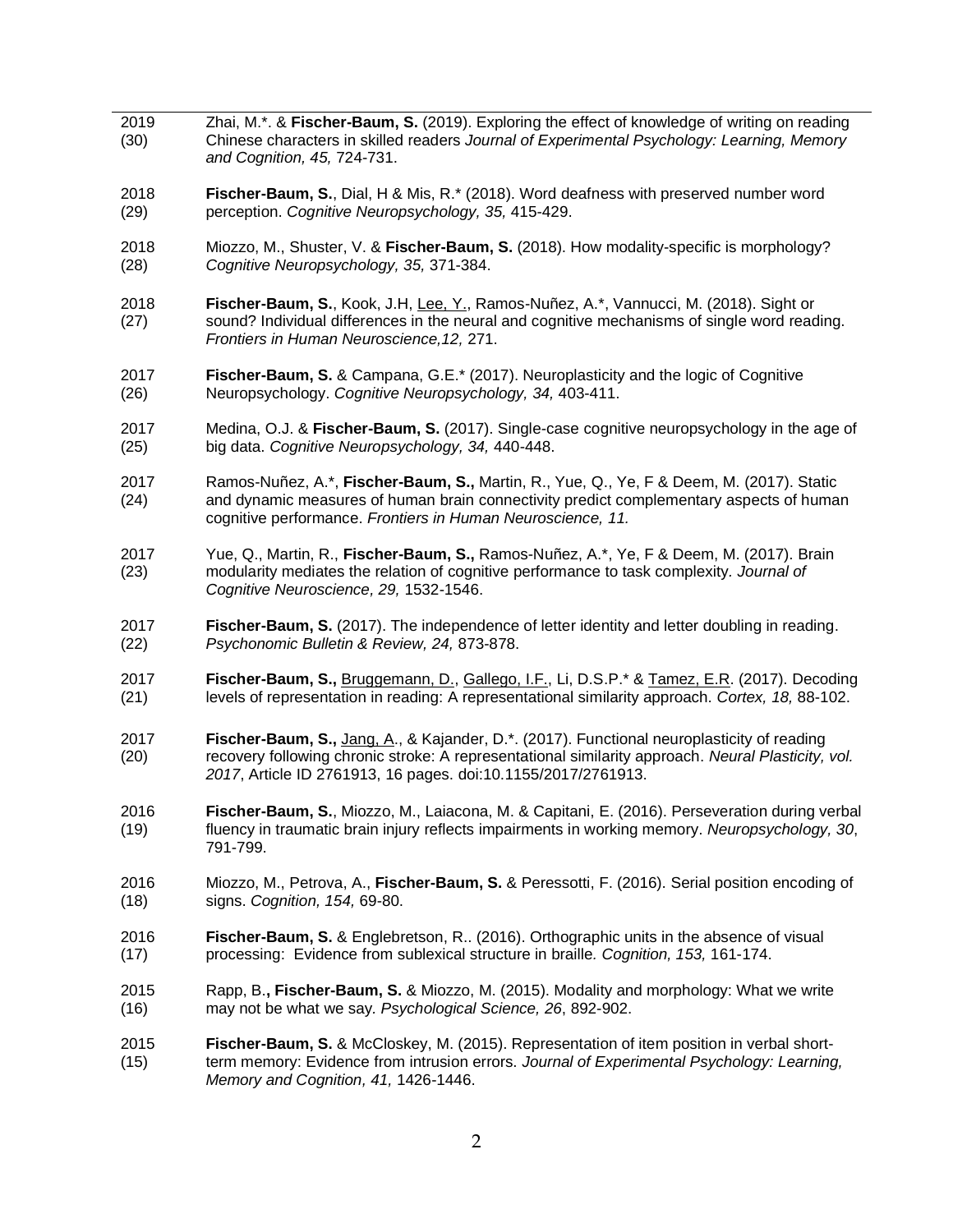| 2015         | Fischer-Baum, S. (2015). How much better?: The challenge of interpreting interactions in                                                                                                                                     |  |  |  |  |
|--------------|------------------------------------------------------------------------------------------------------------------------------------------------------------------------------------------------------------------------------|--|--|--|--|
| (14)         | intervention studies. Aphasiology, 29, 609-614.                                                                                                                                                                              |  |  |  |  |
| 2014<br>(13) | Fischer-Baum, S., Dickson, D. S. & Federemeier, K.D. (2014). Frequency and regularity<br>effects are task dependent: Evidence from ERPs. Language, Cognition and Neuroscience, 29,<br>1342-1355.                             |  |  |  |  |
| 2014         | Fischer-Baum, S. & Benjamin, A.S. (2014). Time, Space and Memory for Order. Psychonomic                                                                                                                                      |  |  |  |  |
| (12)         | Bulletin & Review, 21, 1263-1271.                                                                                                                                                                                            |  |  |  |  |
| 2014<br>(11) | Fischer-Baum, S. & Rapp, B. (2014). The analysis of perseverations in acquired dysgraphia<br>reveals the internal structure of orthographic representations. Cognitive Neuropsychology, 31,<br>237-265.                      |  |  |  |  |
| 2013         | Fischer-Baum, S. (2013). Making sense of deviance: Identifying dissociating cases in the case                                                                                                                                |  |  |  |  |
| (10)         | series approach. Cognitive Neuropsychology, 30, 597-617.                                                                                                                                                                     |  |  |  |  |
| 2013<br>(9)  | McCloskey, M., Fischer-Baum, S & Schubert, T. (2013). Representation of letter position in<br>single-word reading: Evidence from acquired dyslexia. Cognitive Neuropsychology, 30, 396-<br>438.                              |  |  |  |  |
| 2013         | Miozzo, M., Fischer-Baum, S. & Caccappolo-van Vliet, E. (2013). Perseverations in                                                                                                                                            |  |  |  |  |
| (8)          | Alzheimer's Disease: Memory slips? Cortex. 49, 2028-2039.                                                                                                                                                                    |  |  |  |  |
| 2013         | Fischer-Baum, S. & Gonsalves, B. (2013). Stuck in the past: Neural events that predict prior                                                                                                                                 |  |  |  |  |
| (7)          | list intrusions. Psychological Science, 24, 742-750.                                                                                                                                                                         |  |  |  |  |
| 2012         | Fischer-Baum, S. & Rapp, B. (2012). Underlying cause(s) of letter perseveration errors.                                                                                                                                      |  |  |  |  |
| (6)          | Neuropsychologia. 50, 305-318.                                                                                                                                                                                               |  |  |  |  |
| 2011<br>(5)  | Costa, V., Fischer-Baum, S., Capasso, R., Miceli, G. & Rapp, B. (2011). Temporal stability<br>and representational distinctiveness: Key functions of orthographic working memory. Cognitive<br>Neuropsychology, 28, 338-362. |  |  |  |  |
| 2011         | Fischer-Baum, S., Charny, J. & McCloskey, M. (2011). Both-edges representation of letter                                                                                                                                     |  |  |  |  |
| (4)          | position in reading. Psychonomic Bulletin & Review, 18, 1083-1089.                                                                                                                                                           |  |  |  |  |
| 2010         | Miozzo, M., Fischer-Baum, S. & Postman, J. (2010). The dissociability of morphological                                                                                                                                       |  |  |  |  |
| (3)          | processing and lexical access, Neuropsychologia, 48, 2427-2436.                                                                                                                                                              |  |  |  |  |
| 2010         | Fischer-Baum, S., McCloskey, M. & Rapp, B. (2010). The representation of grapheme                                                                                                                                            |  |  |  |  |
| (2)          | position: Evidence from acquired dysgraphia, Cognition, 115, 466-490.                                                                                                                                                        |  |  |  |  |
| 2008         | Miozzo, M., Fischer-Baum, S. & Postman, J. (2008). Knowing where but not what: Impaired                                                                                                                                      |  |  |  |  |
| (1)          | thematic roles and spatial language. Cognitive Neuropsychology, 25, 853-73.                                                                                                                                                  |  |  |  |  |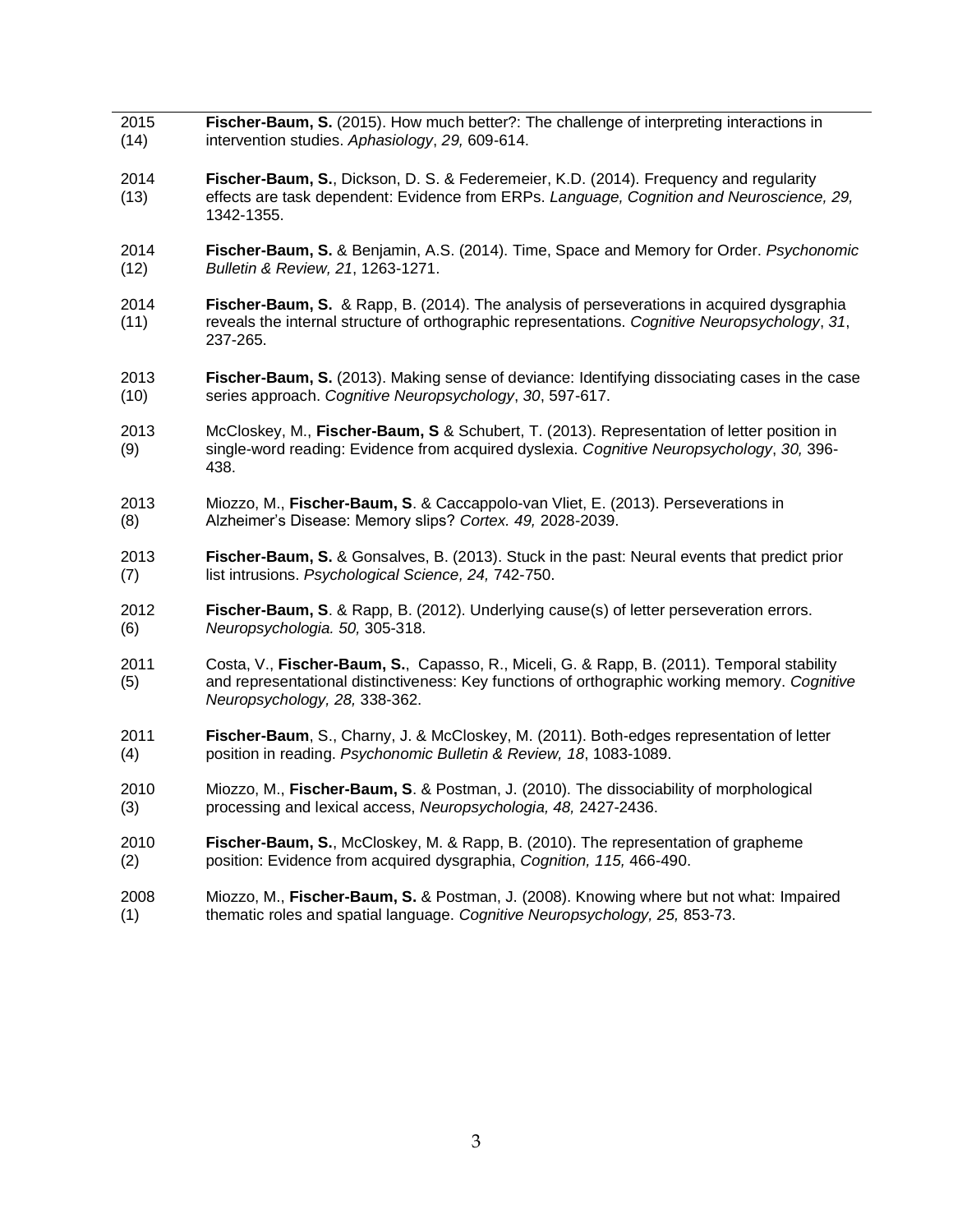## **PEER-REVIEWED BOOK CHAPTERS** \* MENTEES UNDERGRADS

- 2021 (5) Martin, R. **Fischer-Baum, S.** & Pettigrew C. (2021). Case Studies in Neuropsychology. *APA Handbook Of Research Methods In Psychology.*
- 2019 (4) **Fischer-Baum, S.** & Tian, Y.\* (2019). The case for single case studies in memory research. In S. MacPhearson and S. Della Salla (eds). *Single Case & Memory Handbook.* Taylor & Francis.
- 2018 (3) **Fischer-Baum, S.** (2018). A common representation of serial position language and memory. In K. Fedemeier and D. Watson (eds). *Psychology of Learning and Motivation vol. 68.*  Academic Press.
- 2015 (2) Rapp, B. & **Fischer-Baum, S.** (2015). Uncovering the cognitive architecture of spelling. In A. Hillis (ed). *Handbook of Adult Language Disorders*. Hove: Psychology Press.
- 2014 (1) Rapp, B. & **Fischer-Baum, S.** (2014). Representation of orthographic knowledge. In V. Ferreria, M. Goldrick & M. Miozzo (eds.) *Oxford Handbook of Language Production.* New York: Oxford University Press

## **CURRENT RESEARCH SUPPORT**

## **External: ~\$1,800,000**

- *1. NSF BCS 1752751: CAREER: Mapping the neural locus of cognitive processes in word reading 4/1/18-3/31/23 NSF CAREER Grant* (Role: Sole PI) Total Award: \$*418,693 (Direct Costs: \$282,477) REU Supplement Awarded (\$12,000) Dates: 6/1/18-8/31/18*
- *2. Exploring the knowledge, skills, and strategies TVIs need to effectively teach braille reading and writing. 9/1/19-8/31/23 IES-NSCER Grant* (Role: PI) Total Award: \$*1,400,000*

## **Internal: ~\$76,000**

- *1. Modeling the Auditory System: From Graph Signal Processing to Speech and Music Perception* InterDisciplinary Excellence Award (Role: Co-PI, Rob Raphael, PI) Total Award: \$74,060
- *2. Spatialization Of Verbal Serial Order Working Memory and Its Neural Underpinning Social Science Research Institute, Pre-Dissertation Award* (Role: Mentor, Yingxue Tian, PI) Total Award: \$2,000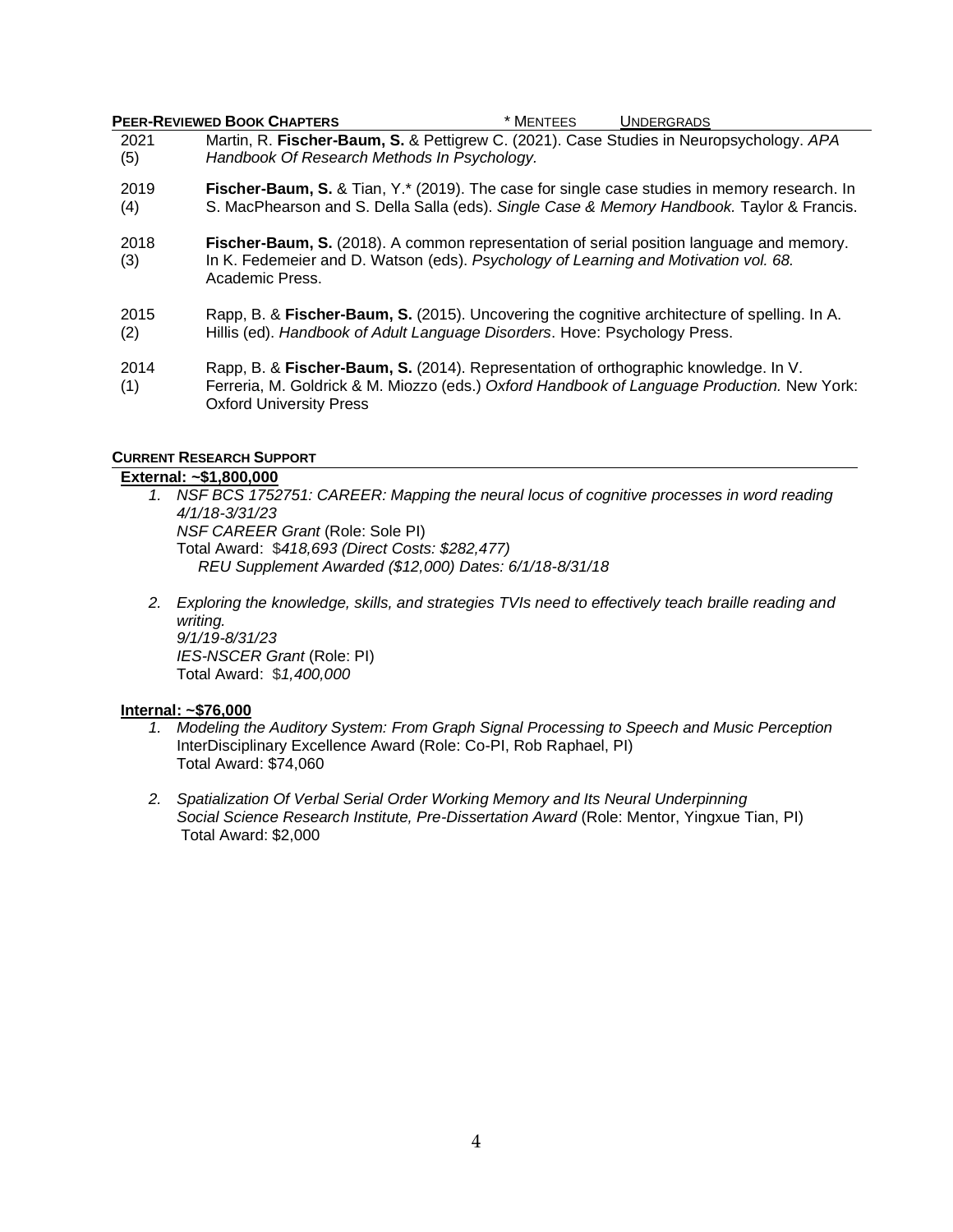# **COMPLETED RESEARCH SUPPORT**

## **External: ~\$865,000**

- *1. NIH R21 DC016715: Functional reorganization of the reading system following stroke 9/26/17-8/31/2021 NIDCD Early Career Research (ECR) Award* (Role: Sole PI) Total Award: *\$455,469 (Direct Costs: \$300,000)*
- *2. Recovery from Inhibition Deficits Enhanced by tDCS 10/1/15-9/30/17 The Institute for Rehabilitation and Research Foundation* (Role: PI) Total Award: *\$60,000*
- *3. Investigating the Networks of Temporal Context Memory in TBI and Healthy Controls 11/1/18-5/31/21 The Institute for Rehabilitation and Research Foundation* (Role: PI) Total Award: *\$60,000*
- *4. NSF EEC 1840636: Planning Grant: Engineering Research Center for Auditory Bioengineering 9/15/18-8/31/19 National Science Foundation* (Role: Co-PI, Rob Raphael, PI) Total Award: \$98,227
- *5. Postdoctoral Research Fellowship and Research Fund 12/15/10-12/14/12 Arnold and Mabel Beckman Foundation* (Role: PI) Total Award: *\$191,500*

## **Internal: ~\$108,000**

- *1. Interdisciplinary Research Perspectives on Braille Reading and Writing: A Small Conference 9/30/16-4/1/18 Scientia Institute, Rice University (*Role: Co-PI, Robert Englebreston, PI) Total Award: *\$35,000*
- *2. Individual differences in the neural code for reading 3/1/16-2/28/17 Social Science Research Institute, Rice University* (Role: PI) Total Award: \$29.987
- *3. Mapping Dimensions of Linguistic Information in Language Processing Faculty Initiative Funds, Rice University* (Role: PI) Total Award: \$32,725
- *3. Neural bases of lexical access in epilepsy patients Social Science Research Institute* (Role: Sole PI) Total Award: *\$10,000*

## **HONORS, AWARDS AND FELLOWSHIPS**

| George R. Brown Award for Superior Teaching                          |
|----------------------------------------------------------------------|
| Recognition by 32nd Scholar-Athlete Banquet, Rice Universit          |
| <b>NSF CAREER Awardee</b>                                            |
| "Rising Star," Association for Psychological Science                 |
| "Must take Psychology Professors in Houston" Careers in Psychology   |
| Beckman Institute Post-doctoral Fellowship (\$25,000 research grant) |
| William Orr Dingwall Foundation Neurolinguistic Fellowship           |
| National Science Foundation, IGERT Fellowship                        |
| Dean's Graduate Fellowship, Johns Hopkins University                 |
| National Science Foundation Graduate Fellowship, Honorable Mention   |
|                                                                      |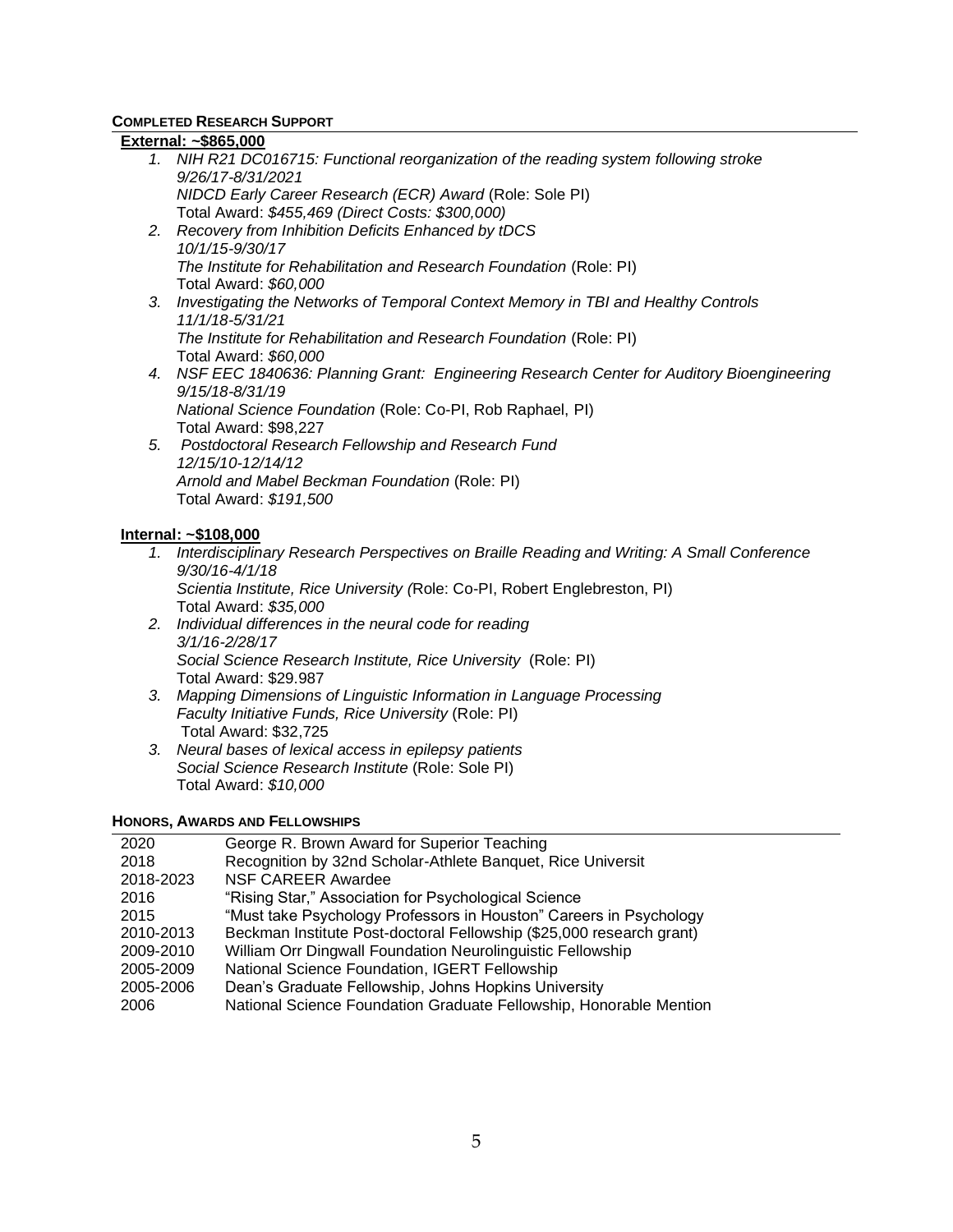# **CONFERENCE PROCEEDINGS**

| 2021 | Chen, X., Fischer-Baum, S., & Martin. R. Challenges for using Representational Similarity<br>Analysis to Infer Cognitive Processes: A Demonstration from Interactive Activation Models of<br>Word Reading. Proceedings of the Cognitive Science Society.*<br>WINNER: Sayan Gul Award from the Cognitive Science Society |  |  |  |
|------|-------------------------------------------------------------------------------------------------------------------------------------------------------------------------------------------------------------------------------------------------------------------------------------------------------------------------|--|--|--|
| 2021 | Kazhuro, K.* & Fischer-Baum, S. Unfamiliar storytelling as a measure of language and cognition<br>after a stroke. EasyChair.                                                                                                                                                                                            |  |  |  |
| 2020 | Yellapantula, S., Noe, C.*, Fischer-Baum, S., & Aazhang, B. Time-varying graph analysis<br>comparing speech perception in healthy and aphasic brains. In 2020 54th Asilomar Conference<br>on Signals, Systems, and Computers(pp. 106-110). IEEE                                                                         |  |  |  |
| 2019 | Tian, Y*., Dial, H., Martin, R. & Fischer-Baum, S. A common serial order mechanism for verbal<br>short term memory and language production. Frontiers in Human Neuroscience.                                                                                                                                            |  |  |  |
| 2019 | Zhai, M.* & Fischer-Baum S. Exploring the task demand effect on stroke-motor representations<br>on Chinese characters in reading. Frontiers in Human Neuroscience.                                                                                                                                                      |  |  |  |
| 2019 | Irons, S <sup>*</sup> ., Bradbury, K. Ciampa, C. & Fischer-Baum, S. Cascading activation in spoken<br>production: Evidence from phonetic analysis of aphasic speech. Frontiers in Human<br>Neuroscience.                                                                                                                |  |  |  |
| 2019 | Fischer-Baum, S., Chapman, C., Rollo, P., Tombridge, K., Breier, J. & Tandon, N. (2019)<br>Disruption of the language production network following anterior temporal lobe resection. Frontiers<br>in Human Neuroscience.                                                                                                |  |  |  |
| 2018 | Fischer-Baum, S., Baca, E.*, Rapp, B & Martin, R. (2018). A selective orthographic working<br>memory deficit following cerebellar stroke. Frontiers in Human Neuroscience.                                                                                                                                              |  |  |  |
| 2018 | Noe, C.* & Fischer-Baum, S. (2018). The electrophysiological correlates of sublexical speech<br>perception: A combined electrophysiological/cognitive neuropsychology approach. Frontiers in<br>Human Neuroscience.                                                                                                     |  |  |  |
| 2017 | Irons, S.*, Oppenheim, G.M. & Fischer-Baum, S. (2017). Breaking the Dark Side: A<br>computational neuropsychology approach. Frontiers in Psychology.                                                                                                                                                                    |  |  |  |
| 2017 | Shuster, V., Miozzo, M. & Fischer-Baum, S. (2017). Morphological processing in spelling.<br><b>Frontiers in Psychology</b>                                                                                                                                                                                              |  |  |  |
| 2017 | Fischer-Baum, S. & Toscano, J. (2017). Dissociation between lexical and indexical processing<br>during speech perception. Frontiers in Psychology.                                                                                                                                                                      |  |  |  |
| 2017 | Tian, Y.* & Fischer-Baum, S. (2017). Separate Serial Order Short-term Memory Systems: A<br>Case Series Approach. Frontiers in Psychology.                                                                                                                                                                               |  |  |  |
| 2016 | Mis, R.* & Fischer-Baum, S. (2016). Word deafness with preserved number comprehension.<br>Frontiers in Psychology.                                                                                                                                                                                                      |  |  |  |
| 2016 | Fischer-Baum, S. & Jang, A.* (2016). The cognitive neuroplasticity of reading recovery in chronic<br>aphasia: A representational similarity approach. Frontiers in Psychology.                                                                                                                                          |  |  |  |
| 2015 | Chang, C. B., & Fischer-Baum, S. (2015). The effect of semantic predictability on vowel<br>production with pure word deafness. In The Scottish Consortium for ICPhS 2015<br>(Ed.), Proceedings of the 18th International Congress of Phonetic Sciences. Glasgow, UK: The<br>University of Glasgow.                      |  |  |  |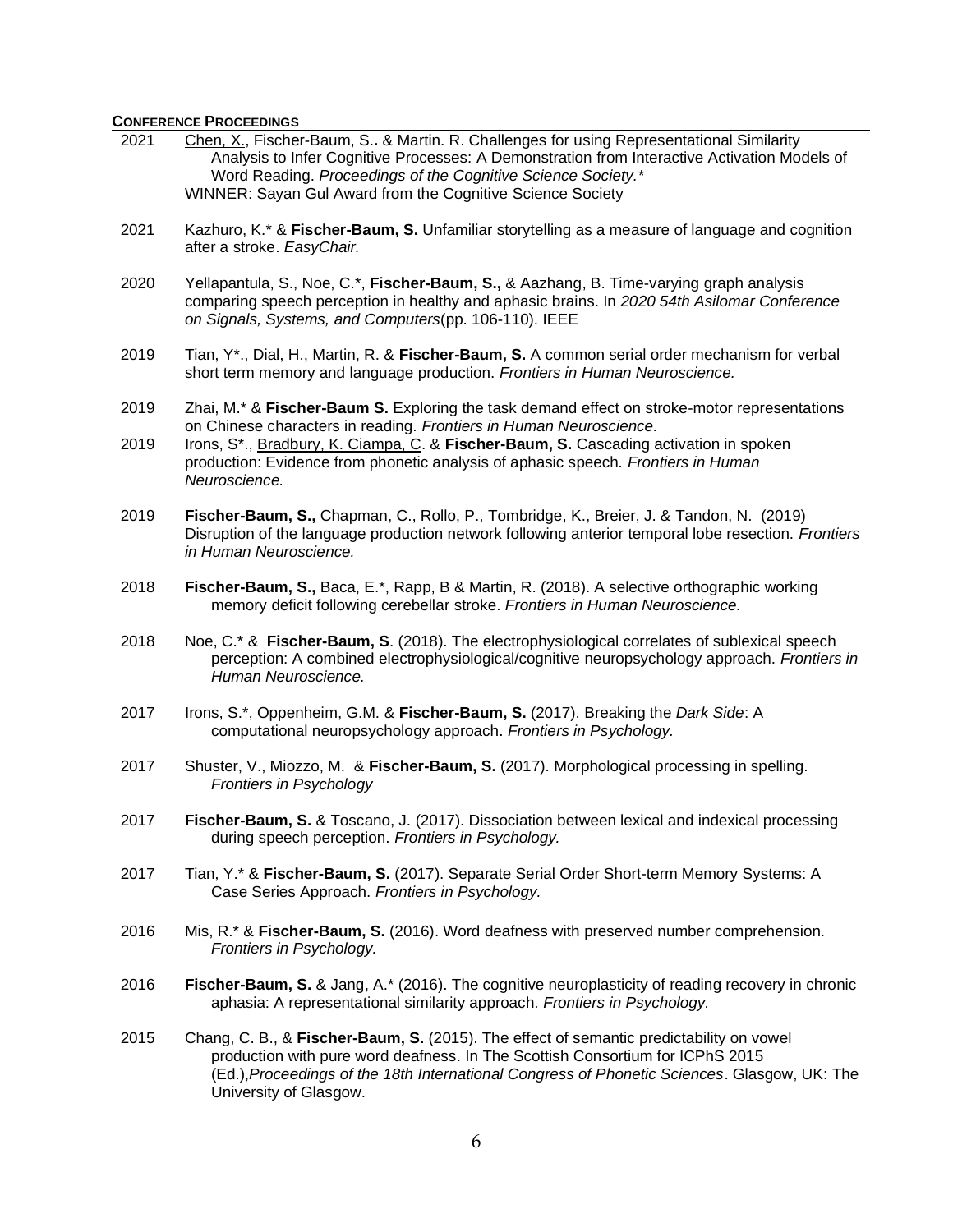- 2014 **Fischer-Baum, S.** & Kajander, D.\* (2014). Can words be read without abstract letter identities? *Frontiers in Psychology.*
- 2013 **Fischer-Baum, S.** (2013). General principles of serial order. *Procedia – Social and Behavioral Sciences, 94*, 216-217.
- 2013 Ries, S. & **Fischer-Baum, S.** (2013). Cross-domain approaches to the language puzzle. *Procedia – Social and Behavioral Sciences, 94,* 211.
- 2012 **Fischer-Baum, S.** (2012). Making sense of deviance: Outliers in the case series approach. *Procedia – Social and Behavioral Sciences, 61,* 12-13.
- 2012 **Fischer-Baum, S.** & Goldrick, M. (2012). Case series: Opportunities and challenges. *Procedia – Social and Behavioral Sciences, 61,* 6-7.
- 2011 **Fischer-Baum, S.**, McCloskey, M., Mathis, D. & Wilson, C. (2011). Orthotactics influences on spelling errors in dysgraphia. *Procedia – Social and Behavioral Sciences, 23,* 240-241.
- 2011 McCloskey, M., **Fischer-Baum, S.** & Alkhunaizi, F. (2011). Letter position representation in reading: Evidence from acquired dyslexia. *Procedia – Social and Behavioral Sciences, 23,*  241-242.
- 2007 **Fischer-Baum, S.**, Rapp, B. & McCloskey, M. (2007). The Representation of letter position: Evidence from dysgraphia. *Brain and Language,103,*101-102.
- 2007 Rapp, B., **Fischer-Baum, S**., & Pastor, T. (2007). Perseveration and Graphemic Representations: Double Letters and Digraphs. *Brain and Language, 103,* 105-106.
- 2006 **Fischer-Baum, S.,** Postman, J. & Miozzo, M. (2006). The dissociability of morphological processing and lexical access. *Brain and Language, 99,* 101-102.

#### **INVITED TALKS**

| 2021 | "Reading by touch" Keynote Lecture, Tactile Research Group Meeting                                                                                          |
|------|-------------------------------------------------------------------------------------------------------------------------------------------------------------|
| 2020 | "Bridging cognitive and neural theories of reading and its recovery using representational<br>similarity analysis" C-STAR Lecture, South Carolina           |
| 2020 | "Reading Words " X the Moonshot Factory, Mountain View                                                                                                      |
| 2019 | "Bridging cognitive and neural theories of reading and its recovery with representational<br>similarity analysis " University of Illinois, Urbana-Champaign |
| 2019 | "Neurodiversity" O-Week Faculty Address, Rice University                                                                                                    |
| 2019 | "Reading by Touch" Macquarie University, Sydney                                                                                                             |
| 2019 | "A common representation of serial position language and memory." University of New South<br>Wales, Sydney                                                  |
| 2019 | "Bridging cognitive and neural theories of reading and its recovery with representational<br>similarity analysis " Macquarie University, Sydney             |
|      |                                                                                                                                                             |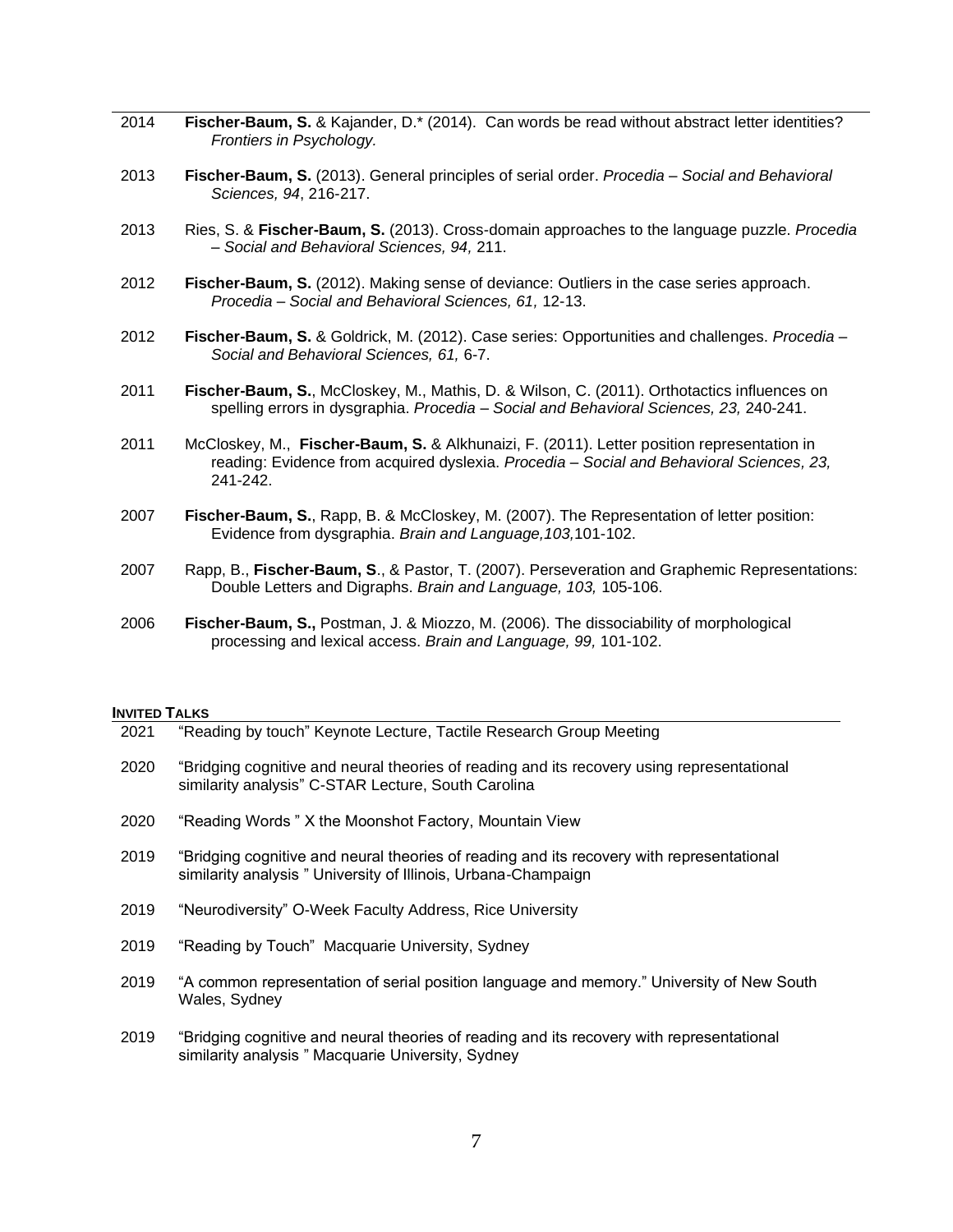- 2018 "A common representation of serial position language and memory." UC- San Diego
- 2018 "Bridging cognitive and neural theories of reading and its recovery with representational similarity analysis " San Diego State University
- 2018 "Bridging cognitive and neural theories of reading and its recovery with representational similarity analysis " Royal Holloway University, London
- 2018 "Bridging cognitive and neural theories of reading with representational similarity analysis" Basque Center for Brain and Language
- 2018 "Cognitive network neuroscience and individual differences in working memory" Omega Psi Conference, Johns Hopkins University
- 2018 "Towards a cognitive architecture of braille reading and writing" Interdisciplinary Research Perspectives on Braille Reading and Writing, Rice University
- 2017 "Bridging cognitive and neural theories of reading with representational similarity analysis" Department of Psychology, University of Maryland
- 2017 "Bridging cognitive and neural theories of reading with representational similarity analysis" Department of Neurology, Georgetown University
- 2017 "Neural Plasticity and the Recovery of Language Function Following Stroke," MissionConnect, Houston, TX
- 2016 "Neuroplasticity and the logic of Cognitive Neuropsychology," Invited plenary lecture at the  $34<sup>th</sup>$ European Workshop on Cognitive Neuropsychology, Bressanone, Italy
- 2016 "Representing order in spoken and written language," IDEALab Winter School, Rovereto, Italy
- 2014 "The structure of written language," Department Colloquium, Linguistics, Rice University, Houston
- 2014 "General principles of serial order," International Workshop on Language Production 2014, Geneva, Switzerland
- 2013 "Homogeneity," Scientia, Rice University, Houston
- 2012 "Stuck on the Past: What perseverations can teach us about cognition," Beckman Director's Seminar, University of Illinois, Urbana-Champaign
- 2012 "Order representation in written and spoken language," Phonetics Seminar, Linguistics Department, Northwestern University, Evanston, IL
- 2012 "The representation of segment position in spoken production: Evidence from perseveration errors, "Invited plenary lecture at the 30<sup>th</sup> European Workshop on Cognitive Neuropsychology, Bressanone, Italy
- 2012 "General principles of serial order," Department of Psychology, Rice University, Houston, TX
- 2009 "The Representation of Position," Language and Cognition Seminar, School of Psychology, University of Birmingham, Birmingham, UK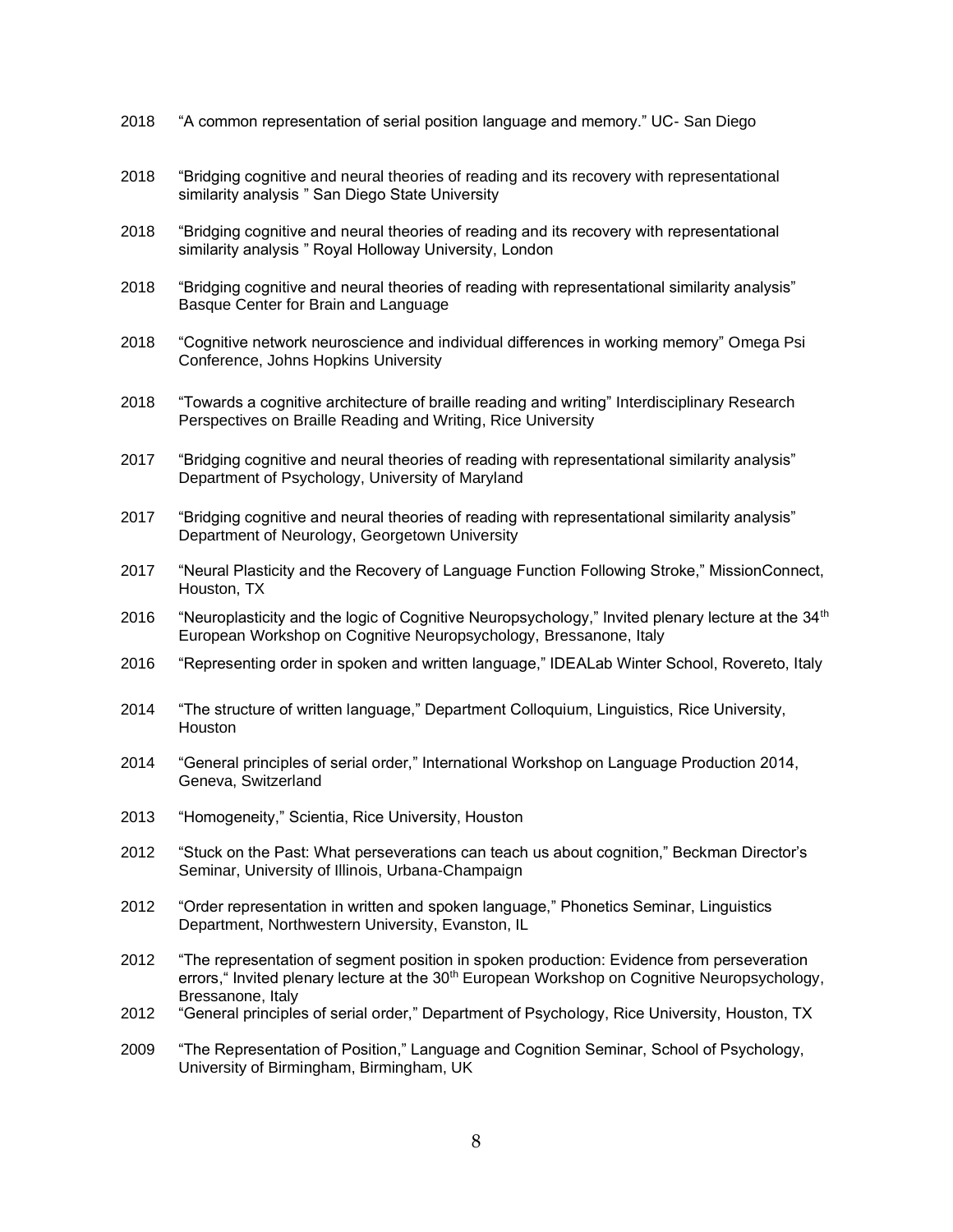#### **CONFERENCE TALKS AND PRESENTATIONS**

2019 Irons, S.\*, Gillentine, H. & **Fischer-Baum, S**. *The role of neuroscience in gender essentialist beliefs.* Psychonomics

Beyersmann, E., Turney, A. & **Fischer-Baum, S.** *Morphological segmentation of nonwords in patients with acquired dyslexia.* Academy of Aphasia.

**Fischer-Baum, S.,** Zhai, M.,\* & Turney, A.\* *Right hemisphere reorganization of the reading system following stroke.* Academy of Aphasia.

Qi, Q, Feng, C., Zhai, M.\*, Macklin, A.\*, **Fischer-Baum, S.** *Semantic blocking creates interference in naming by increasing pattern dissimilarity.* Society for Neurobiology of Language.

2019 Noe, C.\* & **Fischer-Baum, S**. *Early stages of speech processing: A combined cognitive neuropsychology and electrophysiological approach.* Psychonomics, Montreal

Tian, Y\*., Dial, H., Martin, R. & **Fischer-Baum, S.** *A common serial order mechanism for verbal short term memory and language production: Evidence from Aphasia. Psychonomics,* **Montreal** 

Tian, Y\*., Dial, H., Martin, R. & **Fischer-Baum, S.** *A common serial order mechanism for verbal short term memory and language production.* Academy of Aphasia, Macau.

Zhai, M.\* & **Fischer-Baum S.** *Exploring the task demand effect on stroke-motor representations on Chinese characters in reading.* Academy of Aphasia, Macau.

Irons, S\*., Bradbury, K. Ciampa, C. & **Fischer-Baum, S.** *Cascading activation in spoken production: Evidence from phonetic analysis of aphasic speech.* Academy of Aphasia, Macau.

**Fischer-Baum, S.,** Chapman, C., Rollo, P., Tombridge, K., Breier, J. & Tandon, N. *Disruption of the language production network following anterior temporal lobe resection.* Academy of Aphasia, Macau.

Woolbough, O., Donos, C., Rollo, P. **Fischer-Baum, S**., Dehaene, S., & Tandon, N. *Functional architecture of the ventral visual pathway for reading.* Society for Neurobiology of Language, Helsinki.

Lally, C., **Fischer-Baum, S.,** Auer, T., & Rastle, K. *Morphological decomposition in the ventral stream.* Society for Neurobiology of Language, Helsinki.

2018 Noe, C.\* & **Fischer-Baum, S**. *Electrophysiological evidence of early lexical influences on sublexical processing: Evidence from the Ganong Paradigm.* Psychonomics, New Orleans

Irons, S.\* & **Fischer-Baum, S.** *Phonetic correlates of sublexical contributions to reading aloud familiar words.* Psychonomics, New Orleans

Schubert, T. , Cohen, T., & **Fischer-Baum, S** *Learning relationships between alphanumeric symbols through statistical properties.* Psychonomics, New Orleans

Warker, J., **Fischer-Baum, S.,** Holloway, C.**.** Poirier, R. & Fasano, R. *Phonetic correlates of sublexical contributions to reading aloud familiar words.* Psychonomics, New Orleans

Noe, C.\* & **Fischer-Baum, S**. *The electrophysiological correlates of sublexical speech perception: A combined electrophysiological/cognitive neuropsychology approach.* Academy of Aphasia, Montreal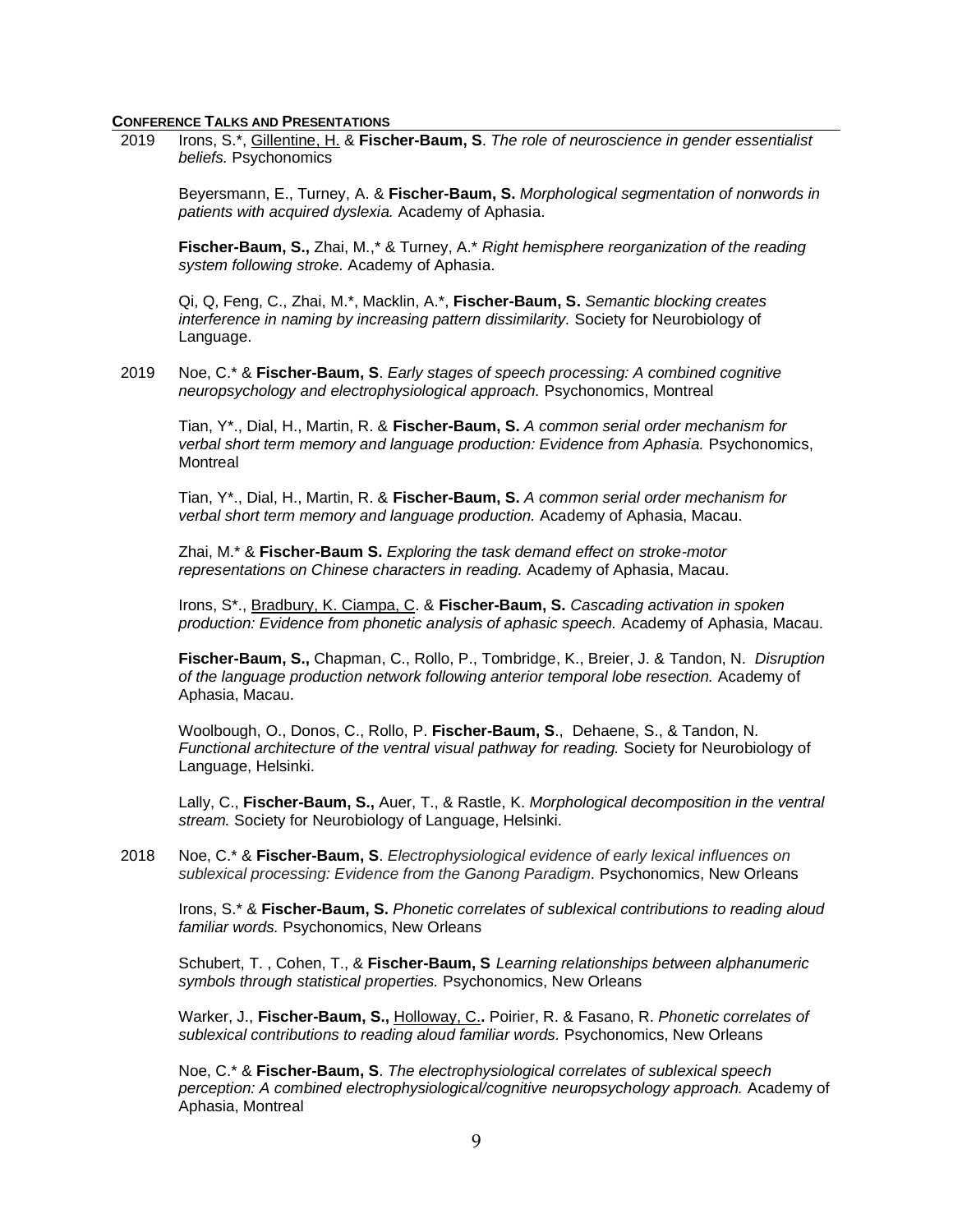**Fischer-Baum, S**, Baca, E\*. Rapp, B. & Martin, R. *A selective orthographic working memory deficit following cerebellar stroke.* Academy of Aphasia, Montreal

Noe, C.\* & **Fischer-Baum, S.** *Using the N100 to Measure Top-Down Influence Onto Phonetic Feature Representations.* ARMADILLO, Houston, TX.

Tian, Y.\*, Dial, H. **Fischer-Baum, S.** *The Domain-Specific Capacity for Serial Order Working Memory: A single case study.* ARMADILLO, Houston, TX.

Irons, S.\* & **Fischer-Baum, S.** *Phonetic correlates of sublexical contributions to reading aloud familiar words.* ARMADILLO, Houston, TX.

**Fischer-Baum, S.**. *Reading by touch*. ARMADILLO, Houston, TX.

Noe, C.\* & **Fischer-Baum, S**. *Electrophysiological evidence of early lexical influences on sublexical processing: Evidence from the Ganong Paradigm.* Society for the Neurobiology of Language, Quebec City.

**Fischer-Baum, S**, Irons, S.\* & Oppenheim, G.M. *Breaking the Dark Side: A computational neuropsychology approach.* IWLP, Nijmegen, Netherlands

Irons, S.\* & **Fischer-Baum, S.** *Phonetic correlates of sublexical contributions to reading aloud familiar words.* IWLP, Nijmegen, Netherlands

**Fischer-Baum, S.** *Mapping the neural correlates of reading with representational similarity analysis.* SSSR, Brighton, UK

Zhai, M.\* & **Fischer-Baum, S.** *Exploring the effects of writing on reading in Chinese skilled readers.* SSSR, Brighton, UK.

Yue, Q., Martin, R., **Fischer-Baum, S.,** & Deem, M. *Language-specific and domain-general regions jointly predict individual differences in sentence comprehension: Evidence from a network approach.* Cognitive Neuroscience Society, Boston.

Poirier, R. C., Fasano, R. M., Warker, J. A., & **Fisher-Baum, S.** *Speech errors reveal learning bias for syllable positional constraints.* Eastern Psychological Association, Philadelphia, PA.

2017 Jenkins, G., Noe, C.\* & **Fischer-Baum, S.** *How to direct attention to favor memory formation.*  Psychonomics, Vancouver. Zhai, M.\* & **Fischer-Baum, S.** *Exploring the effects of writing on reading in Chinese skilled readers.* Psychonomics, Vancouver.

Tian, Y.\* & **Fischer-Baum, S** & Beier, M.**.** *The Domain-Specific Capacity for Serial Order Working Memory: An Individual Differences Approach.* Psychonomics, Vancouver.

Yue, Q., Martin, R., **Fischer-Baum, S.,** & Deem, M. *Language and multiple demand regions jointly predict individual differences in sentence comprehension: Evidence from a network approach.* Society for the Neurobiology of Language, Baltimore.

**Fischer-Baum, S.**, Kook, J.H, Lee, Y., Ramos-Nuñez, A.\*, & Vannucci, M.. *Sight or sound? Individual differences in the neural and cognitive mechanisms of single word reading.* Society for the Neurobiology of Language, Baltimore.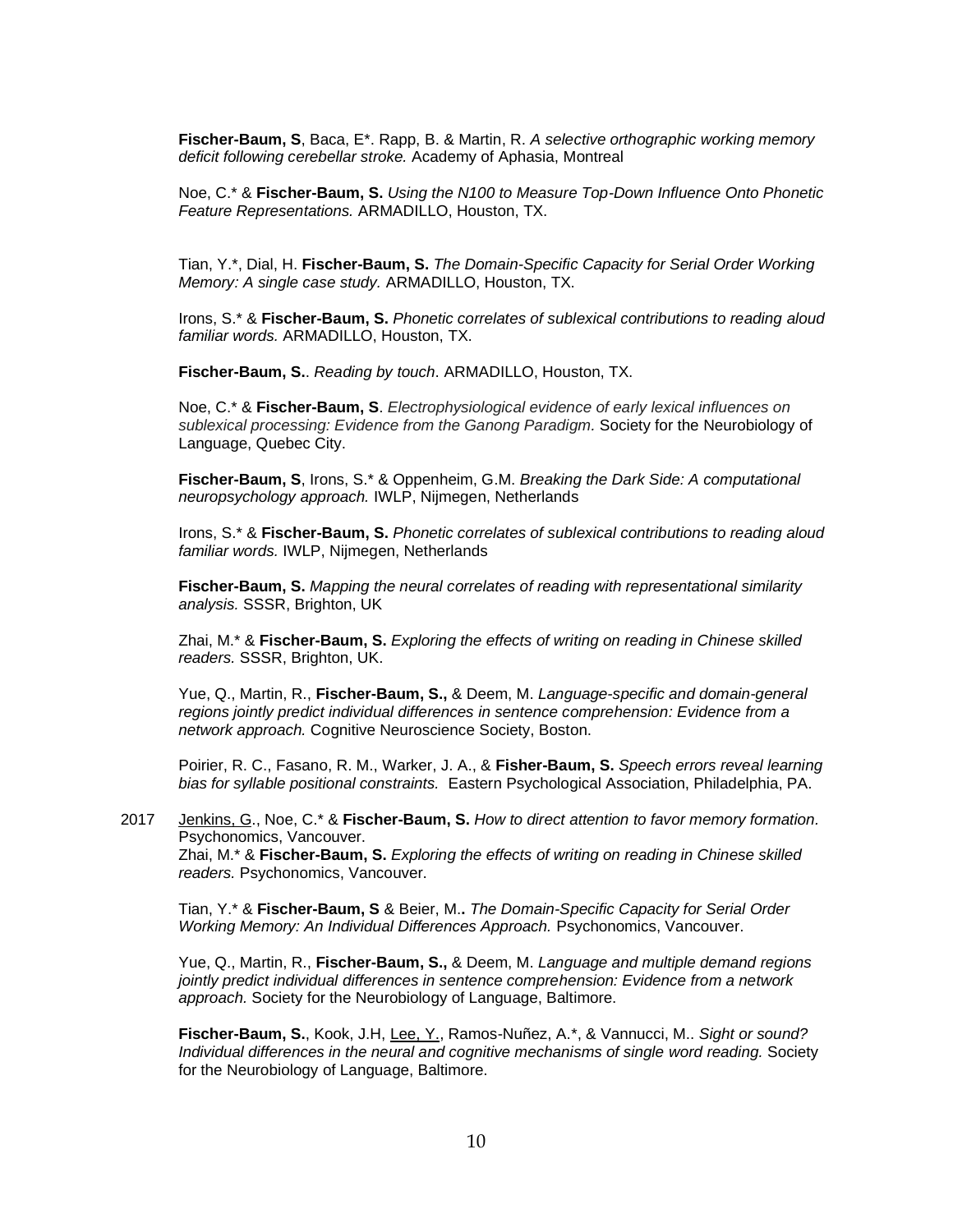Irons, S.\*, Oppenheim, G.M. & **Fischer-Baum, S.** *Breaking the Dark Side: A computational neuropsychology approach.* Academy of Aphasia, Baltimore

Shuster, V., Miozzo, M. & **Fischer-Baum, S.** *Morphological processing in spelling.* Academy of Aphasia, Baltimore

**Fischer-Baum, S**. & Toscano, J. *Dissociation between lexical and indexical processing during speech perception.* Academy of Aphasia, Baltimore.

Tian, Y.\* & **Fischer-Baum, S.** *Separate Serial Order Short-term Memory Systems: A Case Series Approach.* Academy of Aphasia, Baltimore.

Zhai, M.\* & **Fischer-Baum, S.** *Exploring the effects of knowledge of writing on reading Chinese characters in skilled readers.* ARMADILLO, College Station, TX.

Tian, Y.\* & **Fischer-Baum, S.** *The Domain-Specific Capacity for Serial Order Working Memory.* ARMADILLO, College Station, TX.

**Fischer-Baum, S.**. *Bridging cognitive and neural theories of reading using representational similarity analysis*. ARMADILLO, College Station, TX.

Martin, R., Yue, Q., **Fischer-Baum, S.,** & Deem, M. *Brain modularity mediates the relation between sentence complexity and behavioral performance*. ARMADILLO, College Station, TX.

Balatsou, E. **Fischer-Baum, S**. & Oppenheim, G. *The psychological reality of picture name agreement.* AMLaP, Lancaster, UK.

Ramos-Nuñez, A.\*, **Fischer-Baum, S.,** Martin, R., Yue, Q., Ye, F & Deem, M*. Static/Dynamic measures of human brain connectivity predict complementary aspects of human cognition*. Human Brain Mapping, Vancouver

Ye, F , Yue, Q., Martin, R., **Fischer-Baum, S.,** Ramos-Nuñez, A.\* & Deem, M. Brain modularity mediates the relation of cognitive performance to task complexity*. American Physical Society,* New Orleans

**Fischer-Baum, S**. *Edge-based representations of item position in language and memory.* International Convention of Psychology Science, Vienna

Noe, C.\* & **Fischer-Baum, S.** *Separating Stimulus-Processing and Task-Specific Components of the ERP Dm Waveform.* Aging and Cognition, Dallas

2016 **Fischer-Baum, S**. & Englebretson, R. *Orthographic units in the absence of visual processing: Evidence from sublexical structure in braille.* Psychonomics, Boston

Noe, C.\* & **Fischer-Baum, S**. *Separating Stimulus and Task Effects Influencing Encoding Success, a Subsequent Memory ERP Study.* Psychonomics, Boston

Mis, R.\* & **Fischer-Baum, S.** *Word deafness with preserved number comprehension*. Academy of Aphasia, Bangor, Wales

**Fischer-Baum, S.** & Jang, A.\* *The cognitive neuroplasticity of reading recovery in chronic aphasia: A representational similarity approach*. Academy of Aphasia, Bangor, Wales

Petrova, A., Miozzo, M., **Fischer-Baum, S.** & Peressotti, F. *Serial position encoding of signs.* International Meeting of the Psychonomic Society, Grenada, Spain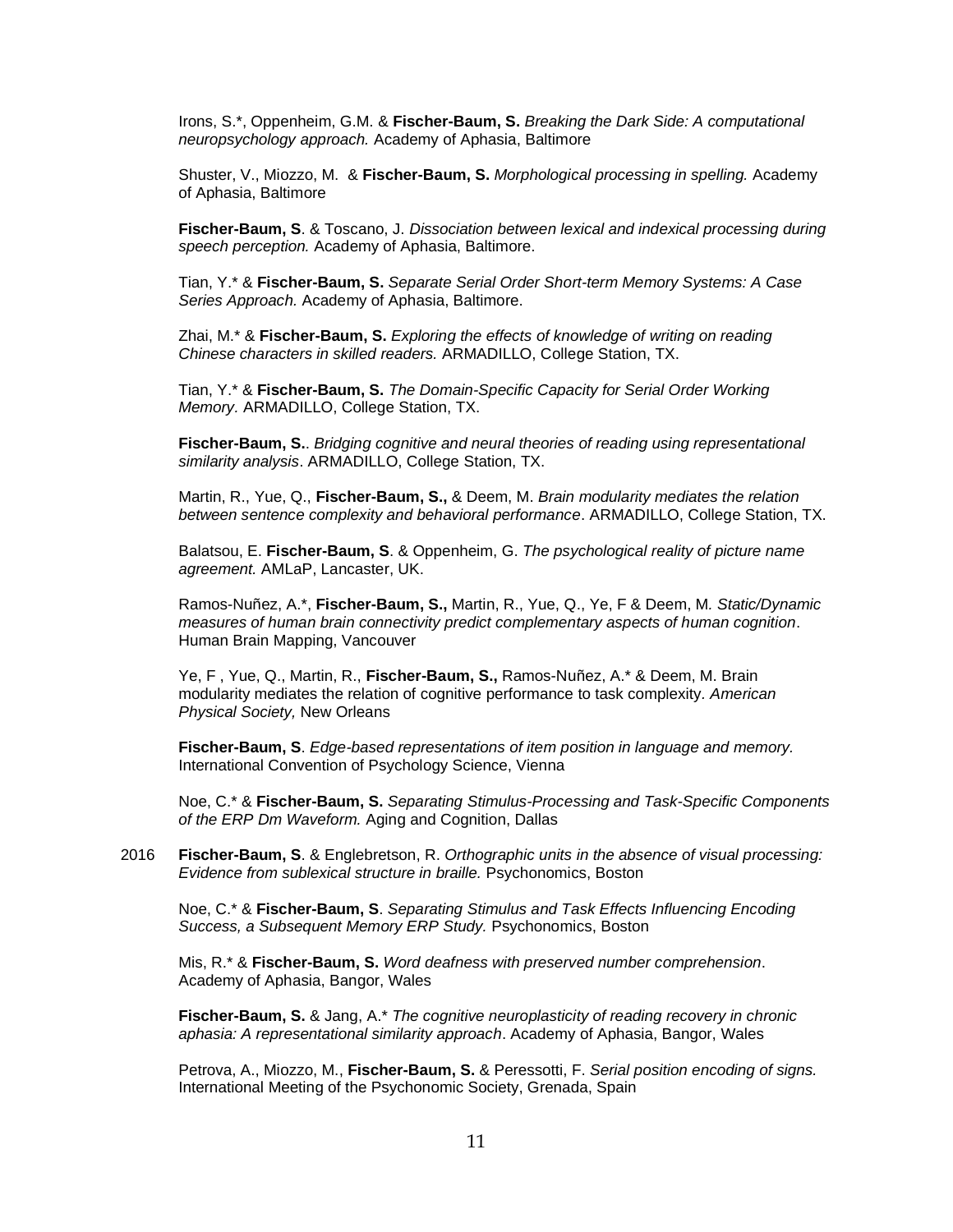Yue, Q., Martin, R., **Fischer-Baum, S.,** Ramos Nunez\*, A, Deem, M. & Ye, F. *The role of task complexity in mediating relations of whole brain modularity to task performance.* Society for the Neurobiology of Language, London, UK

Petrova, A., Miozzo, M., **Fischer-Baum, S.** & Peressotti, F. *Why short term memory span for signs is lower than for speech.* Society for the Neurobiology of Language, London, UK

Warker, J. & **Fischer-Baum, S.** *Testing First-Order and Second-Order Constraint Learning in Visual Sequences*. IWLP, San Diego

**Fischer-Baum, S.** *A common representation of serial order in working memory and language production.* International Conference on Memory, Budapest, Hungary

**Fischer-Baum, S.,** Holloway, C.\* & Warker, J. *Learning item-position associations in immediate serial recall*. International Conference on Memory, Budapest, Hungary

Tian, Y.\* & **Fischer-Baum, S**. *Evidence for separable serial order STM systems: A case study approach.* International Conference on Memory, Budapest, Hungary

Damato, A., Rodemann, A., Warker, J. & **Fischer-Baum, S**. *Limits on learning positional constraints in visual sequences.* Eastern Psychological Association, New York

2015 **Fischer-Baum, S.** Tamez, E.\* & Li, D.\* *Levels of representation during single word reading: Evidence from representation similarity analysis.* Society for the Neurobiology of Language, Chicago

Warker, J, **Fischer-Baum, S.** Della Posta, D. & Rodemann, A.. *Errors Reveal First-Order Constraint Learning in Visual Sequences.* Psychonomics, Chicago

Chang, C. B., & **Fischer-Baum, S.**. *The effect of semantic predictability on vowel production with pure word deafness.* International Congress of Phonetic Sciences, Glasgow, Scotland

2014 **Fischer-Baum, S.** & Holloway, C.\**. Learning phonotactic-like regularities in immediate serial recall.* Psychonomics, Long Beach

**Fischer-Baum, S.** & Kajander, D.\* *Can words be read without abstract letter identities?.*  Academy of Aphasia, Miami

Petrova, A., Miozzo, M., **Fischer-Baum, S.** & Peresotti, F. *Positional effects in short-term memory for the deaf.* From Sound to Gesture, Padua, Italy

2013 Dickson, D. S., **Fischer-Baum, S.** & Federemeier, K.D. *ERP Effects of Frequency and Regularity Are Modulated By Task Demands: Evidence from Categorization and Delayed Reading Aloud*. Neurobiology of Language, San Diego

**Fischer-Baum, S.** & Benjamin, A.S. *Time, space and memory for order.* Psychonomics, Toronto, Canada

**Fischer-Baum, S.** *General principles of serial order.* Academy of Aphasia, Lucerne, Switzerland

**Fischer-Baum, S.**, Dickson, D. S. & Federemeier, K.D. *Are frequency and regularity effects task dependent? Evidence from ERPs.* Cognitive Neuroscience, San Francisco

2012 **Fischer-Baum, S**. *Repetition schema in verbal short-term memory.* Psychonomics, Minneapolis.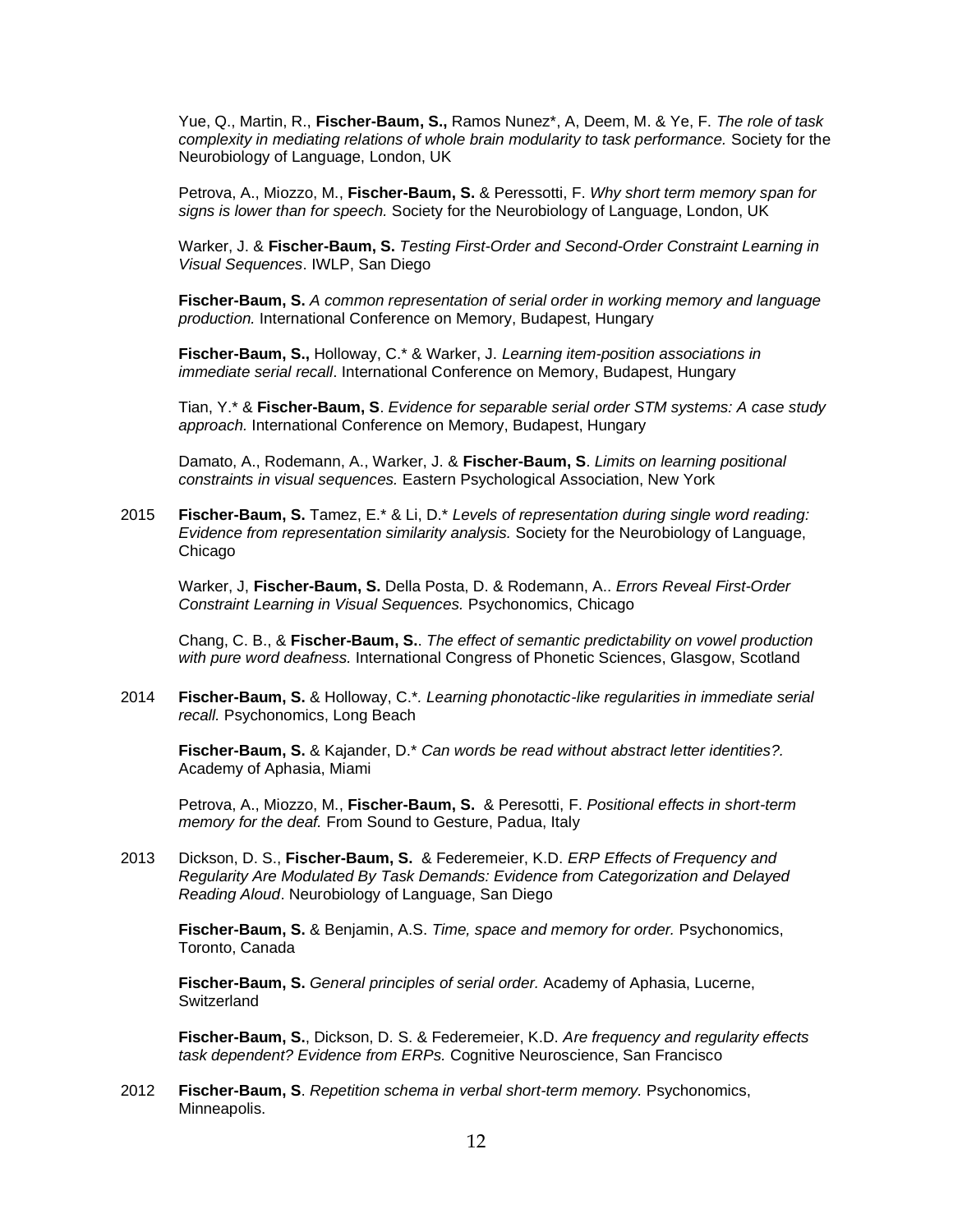**Fischer-Baum, S.** *Making sense of deviance: Outliers in the case series approach.* Academy of Aphasia, San Francisco

**Fischer-Baum, S.** & Rapp, B. *The domain-general nature of item doubling: Evidence from perseveration errors.* AMLaP, Riva del Garda, Italy

**Fischer-Baum, S.** & Dell, G. *Comparing types of perseveration in spoken production.* IWOLP, New York

2011 McCloskey, M., Wilson, C., **Fischer-Baum, S**, Mathis, D., Glasser, A. & Ghondasara, S. *Form and functions of orthotactic knowledge.* Psychonomics, Seattle

**Fischer-Baum, S.** & McCloskey, M. *The representation of position verbal and non-verbal short-term memory.* Psychonomics, Seattle

**Fischer-Baum, S.,** Olson, A, McCloskey, M., Romani, C. & Rapp, B. *Beyond the syllable position effect.* Mid-Phon 15, Urbana

**Fischer-Baum, S.**, McCloskey, M., Mathis, D. & Wilson, C. *Influence of orthotactics on dysgraphic errors.* Academy of Aphasia, Montreal, Canada

McCloskey, M., **Fischer-Baum, S.** & Alkhunaizi, F. *Letter position representation in reading: Evidence from acquired dyslexia*. Academy of Aphasia, Montreal, Canada

**Fischer-Baum, S**. & McCloskey, M. *Domain-general properties of position representation.* ESCOP, San Sebastian, Spain

**Fischer-Baum, S.** & Smolensky, P. *Positive-overlapping letter position representation in reading: An axiomatic analysis of transposition priming.* Mathematical Psychology, Boston

2009 **Fischer-Baum, S.**, Charny, J. & McCloskey, M. *The representation of letter position in reading.* Psychonomics, Boston

**Fischer-Baum, S.**, McCloskey, M, Jones, A., Folk, J. & Rapp, B. *Position representation in spelling and verbal working memory.* Academy of Aphasia

2008 **Fischer-Baum, S.** & McCloskey, M. *Serial order representation in immediate serial recall.*  Psychonomics, Chicago

Miozzo, M., **Fischer-Baum, S.** & Postman, J. *Knowing what but not where: Impaired thematic roles and spatial language.* Academy of Aphasia, Turku, Finland

**Fischer-Baum, S.** & Rapp, B. *Underlying causes of letter perseveration errors in dysgraphia.*  Academy of Aphasia, Turku, Finland

Costa, V., **Fischer-Baum, S.**, Rapp, B. & Miceli, G. *The representation of orthographic consonants: Evidence from dysgraphia.* IWOLP, Annapolis

**Fischer-Baum, S.** & Rapp, B. *Perseveration Errors and the Temporal Dynamics of Cognitive Processing.* Cognitive Neuroscience, San Francisco

2007 Rapp, B. & **Fischer-Baum, S***. Orthographic Morphology: Evidence from Acquired Dysgraphia.* Psychonomics, Long Beach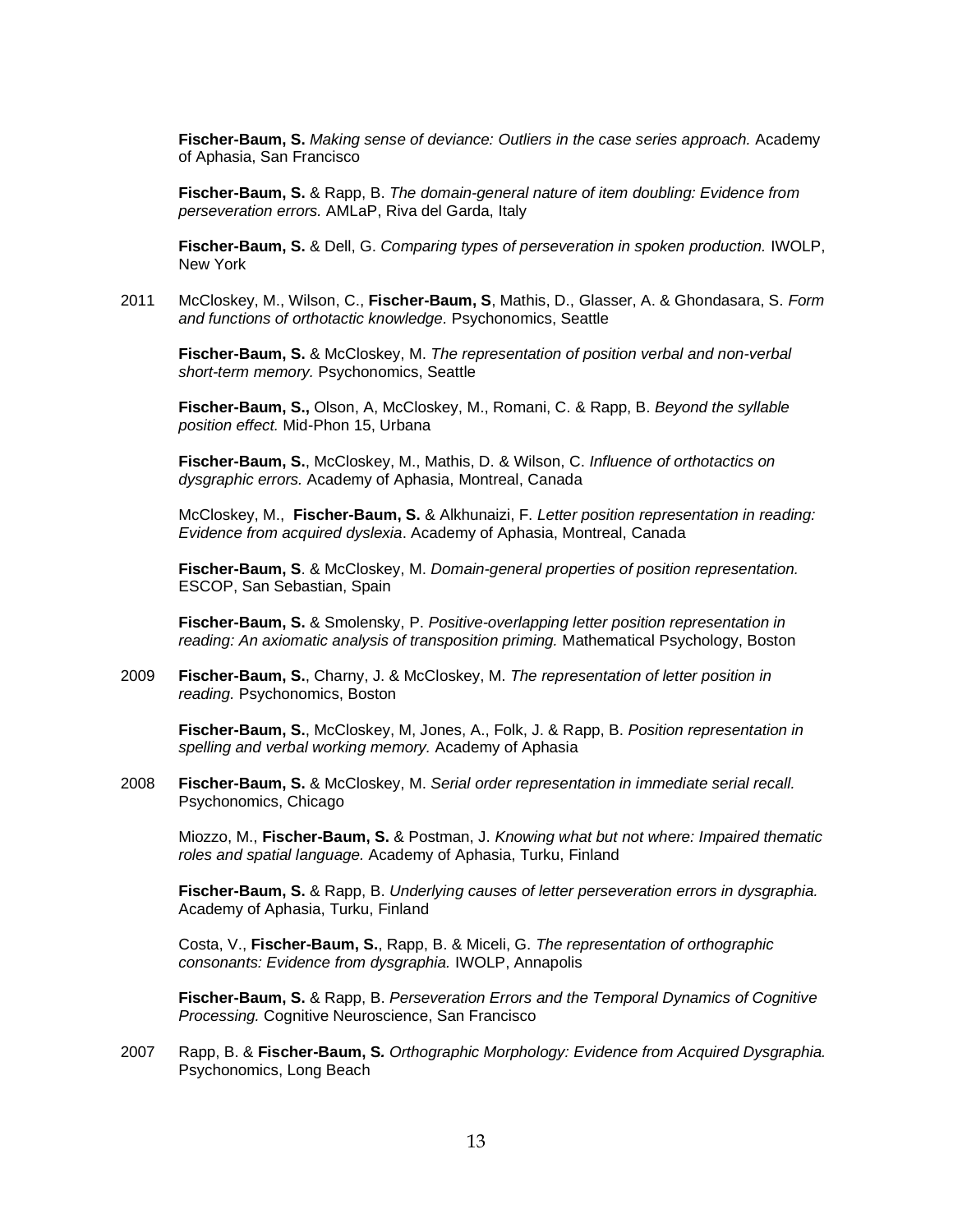**Fischer-Baum, S.**, Rapp, B. & McCloskey, M. *Encoding of Letter Position in Orthographic Representation: Evidence from Dysgraphia*. Psychonomics, Long Beach

**Fischer-Baum, S.**, Rapp, B. and McCloskey, M. *The Representation of Letter Position: Evidence from Dysgraphia.* Academy of Aphasia, Washington

Rapp, B., **Fischer-Baum, S**., and Pastor, T. *Perseveration and Graphemic Representations: Double Letters and Digraphs.* Academy of Aphasia, Washington DC

**Fischer-Baum, S.**, Rapp, B. and McCloskey, M. *The Representation of Letter Position in Spelling: Evidence from Acquired Dysgraphia.* Cognitive Science, Nashville

2006 **Fischer-Baum, S.,** Postman, J. and Miozzo, M. *The dissociability of morphological processing and lexical access.* Academy of Aphasia, Victoria, Canada

Rapp, B., Barriere, I. and **Fischer-Baum, S**. *Morpho-orthography: Evidence of modality specific morphological processes.* Mental Lexicon, Montreal, Canada

#### **GUEST LECTURES**

Camp Neuro: "Neuroscience and the Media" (Summer 2017) Rice University: "Language Acquisition" (Spring 2017) UT-HSC: "Intermediate Cognitive Neuroscience" (Fall 2016, Spring 2018, Spring 2019) Young Owls Leadership Program: "Cognitive Neuroscience" (Summer 2016) University of Houston: "Medical Speech-Language Pathology" (Summer 2014) Rice University: "Research on Braille " (Spring 2014) Rice University: "Rice Undergraduate Scholars Program" (Fall 2013) Rice University: "Professional Issues" (Fall 2013, Fall 2019, Fall 2019, Spring 2021) Rice University: "Advanced Cognitive Neuroscience" (Fall 2013, 2017. 2019, 2021) Rice University: "Foundations of Cognitive Psychology" (Spring 2013, 2015, 2017, 2019, Fall 2020) University of Illinois: "Language: A users guide" (Fall 2012) Johns Hopkins University: "Cognitive Development Seminar" (Spring, 2009) Johns Hopkins University: "The Literate Mind and Brain" (Spring 2007, 2009)

#### **MENTORING**

Primary Graduate Mentor or Co-Mentor:

Colin Noe, 2014-present, M.A. 2018 *Winner Kenneth Laughery award for best Master's Thesis in Psychology*

Yingxue Tan, 2014-present, M.A. 2018 *Winner Kenneth Laughery award for best Master's Thesis in Psychology*

Sarah Irons, 2016-present, M.A. 2020

Mingjun Zhai, 2016-present

Katia Kazhuro, 2020-present

Yu Lu (co-advised with R. Martin), 2020-present

Ivanova Veras de Jesus (co-advised with R. Martin & C. Fagundes), 2020-present *Fulbright Fellow*

Primary Postdoctoral Scholar Mentor

 Aurora Ramos-Nuñez (co-advised with R. Martin), 2015-2017 Current, Assistant Professor, College of Coastal Georgia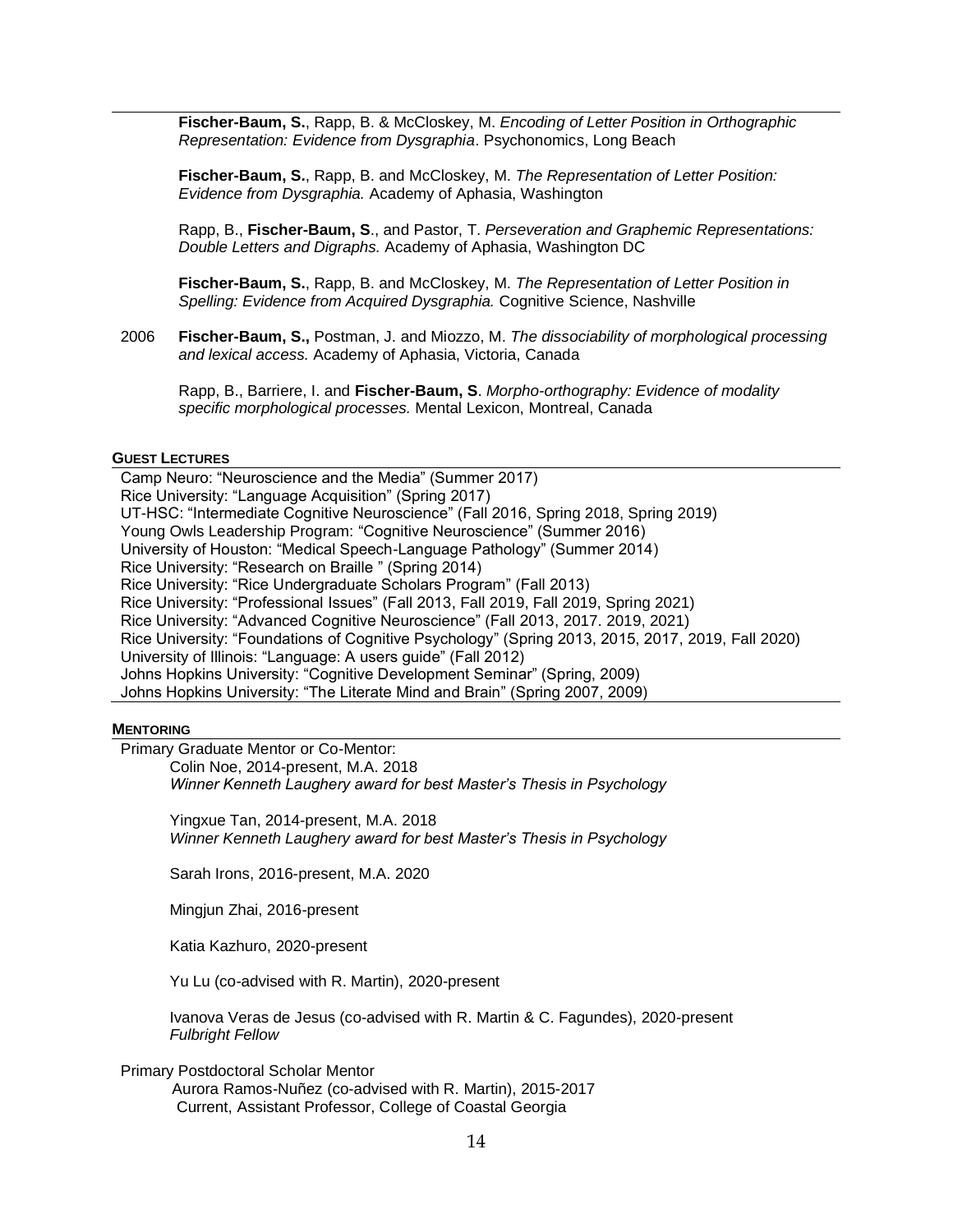Visiting Scholars:

Donald Li, July -August 2014, visiting from Tsinghau University, Beijing Current, Graduate Student, Johns Hopkins University

Anna Petrova, Oct-Nov 2014, visiting from University of Padua, Italy Current, Research Fellow, Higher School for Economics, Moscow

Demet Özer, Jan-March 2015, visiting from Koç University, Turkey Current, Post-doc, Carnegie Melon University

Clare Lally Jan-Feb 2019, visiting from Royal Holloway University, UK Current, PhD Student, Royal Holloway University, UK

Luis Hernandez, Aug-Sept 2019, visiting from Technico de Monterrey *Visit supported by the Puentes Consortium program*

Qingqing Qu, Jan 2020-Nov 2020, visiting from Chinese Academy of Sciences

Dissertation Committees (not primary advisor):

Denise Harvey (2014, Psychology) Yingying Tan (2015, Psychology) Jingyi Geng (2015, Psychology) Tao Wei (2016, Psychology) Heather Dial (2016, Psychology) Hao Yan (2017, Psychology) Qiuhai Yue (2018. Psychology) Alda Rivas (2018, Psychology) Curtiss Chapman (2019, Psychology) Ben Krause (Outside member: Shepard School, 2014) Penelope Howe (Outside member: Rice Linguistics, 2017) Bazile Lanneau (Outside member: Rice Linguistics, 2017) Patrick O'Driscoll (Outside member: Rice Applied Physics, 2018) Eric Kook (Outside member: Rice Statistics, 2019) Philipp Stempel (Outside member: Rice Linguistics, 2019) Rongjie Lui (Outside member: Rice Statistics, 2020) Neel Desai (Outside member: Rice Statistics, 2021) Kiefer Foresth (Outside member: UT-HSC, Neurosurgery, 2021) Sudha Yellapantula (Outside member: Rice ECE, 2021)

## **PROFESSIONAL AFFILIATIONS**

The Academy of Aphasia (Membership Committee 2015-2017, Chair, 2016-2017; Program Committee 2018-2020, Chair 2019-2020) Psychonomic Society, Fellow Cognitive Neuroscience Society Society for the Neurobiology of Language

#### **COMMUNITY SERVICE**

Conference Organizer, ARMADILLO 2018 Community Talk: Chambana Science Café (2012) Community Talk: Center for Talented Youth Family Odyssey (2008)

#### **UNIVERSITY SERVICE**

Resident Associate, McMurtry College, 2014-2018 Cognitive Science Program, Director, Spring 2015, 2018-present, Major Advisor, 2016-present